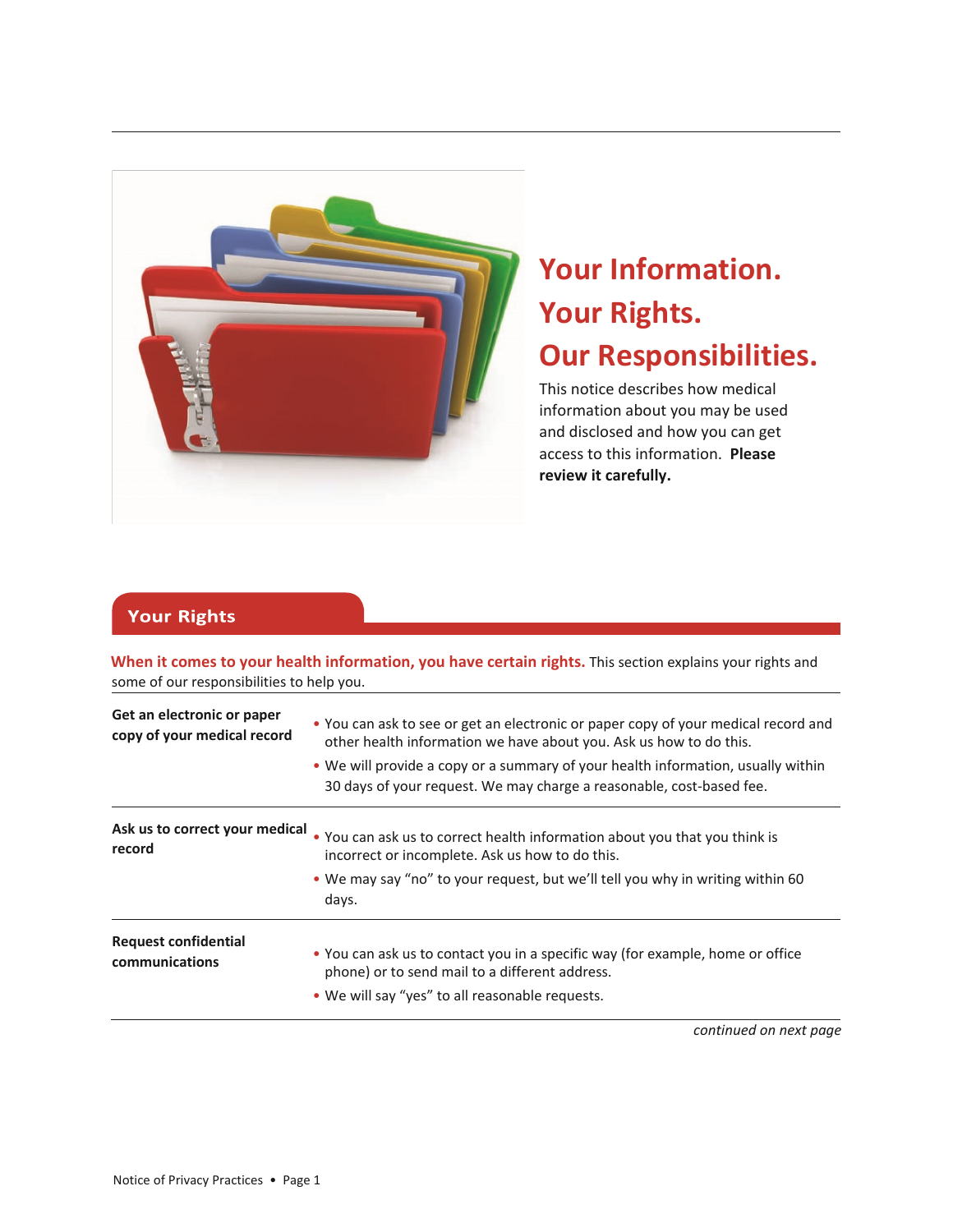### Your Rightscontinued

**Ask us to limit what** • You can ask us **not** to use or share certain health information for treatment, **we use or**  share payment, or our operations.

- We are not required to agree to your request, and we may say "no" if it would affect your care.
- If you pay for a service or health care item out-of-pocket in full, you can ask us not to share that information for the purpose of payment or our operations with your health insurer.
- We will say "yes" unless a law requires us to share that information.

| Get a list of those with whom        |                                                                                                                                                                                                                                                                                                                                |  |
|--------------------------------------|--------------------------------------------------------------------------------------------------------------------------------------------------------------------------------------------------------------------------------------------------------------------------------------------------------------------------------|--|
| we've shared information             | • You can ask for a list (accounting) of the times we've shared your health<br>information for six years prior to the date you ask, who we shared it with, and<br>why.                                                                                                                                                         |  |
|                                      | • We will include all the disclosures except for those about treatment, payment,<br>and health care operations, and certain other disclosures (such as any you<br>asked us to make). We'll provide one accounting a year for free but will charge a<br>reasonable, cost-based fee if you ask for another one within 12 months. |  |
| Get a copy of this privacy<br>notice | • You can ask for a paper copy of this notice at any time, even if you have agreed<br>to receive the notice electronically. We will provide you with a paper copy<br>promptly.                                                                                                                                                 |  |
| Choose someone to<br>act for you     | . If you have given someone medical power of attorney or if someone is your<br>legal guardian, that person can exercise your rights and make choices about<br>your health information.<br>• We will make sure the person has this authority and can act for you before we<br>take any action.                                  |  |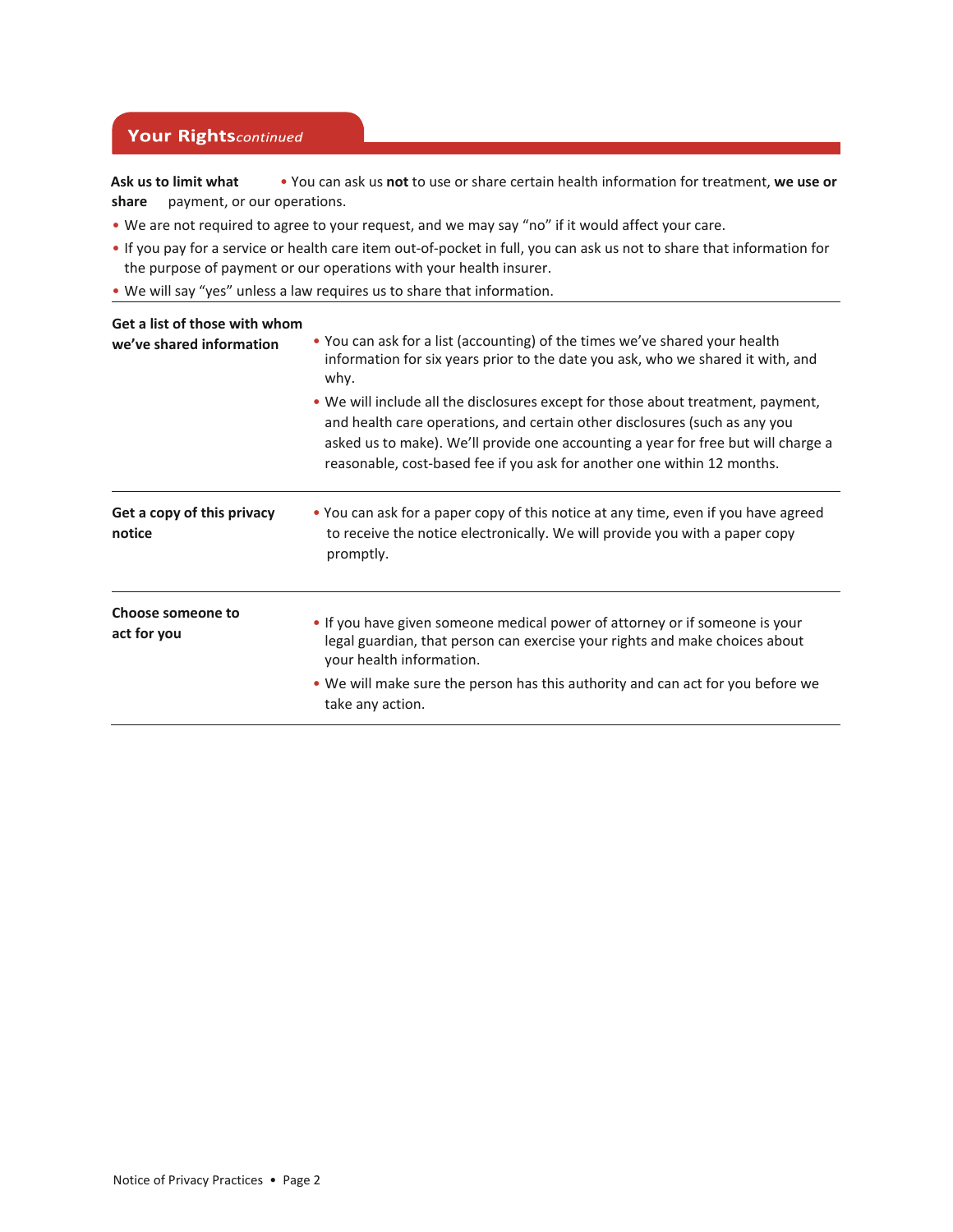#### **File a complaint if you feel your rights are violated**

• You can complain if you feel we have violated your rights by contacting us using the information on page 1.

- You can file a complaint with the U.S. Department of Health and Human Services Office for Civil Rights by sending a letter to 200 Independence Avenue, S.W., Washington, D.C. 20201, calling 1-877-696-6775, or visiting **[www.hhs.gov/ocr/privacy/hipaa/complaints/.](http://www.hhs.gov/ocr/privacy/hipaa/complaints/)**
- We will not retaliate against you for filing a complaint.

## **Your Choices**

have a clear preference for how we share your information in the situations described below, talk to us. Tell us what you want us to do, and we will follow your instructions.

| In these cases, you have both<br>the right and choice to tell us<br>to: | Share information with your family, close friends, or others involved in your<br>care                                                                                                                                                                                                          |
|-------------------------------------------------------------------------|------------------------------------------------------------------------------------------------------------------------------------------------------------------------------------------------------------------------------------------------------------------------------------------------|
|                                                                         | • Share information in a disaster relief situation                                                                                                                                                                                                                                             |
|                                                                         | Include your information in a hospital directory                                                                                                                                                                                                                                               |
|                                                                         | • Contact you for fundraising efforts                                                                                                                                                                                                                                                          |
|                                                                         | If you are not able to tell us your preference, for example if you are unconscious,<br>we may go ahead and share your information if we believe it is in your best<br>interest. We may also share your information when needed to lessen a serious<br>and imminent threat to health or safety. |
| In these cases we never share<br>your information unless you            | Marketing purposes<br>• Sale of your information                                                                                                                                                                                                                                               |
| give us written permission:                                             | • Most sharing of psychotherapy notes                                                                                                                                                                                                                                                          |
| In the case of fundraising:                                             | We may contact you for fundraising efforts, but you can tell us not to<br>$\bullet$<br>contact you again.                                                                                                                                                                                      |

### **Our Uses and Disclosures**

**How do we typically use or share your health information?** We typically use or share your health information in the following ways.

#### **Treat you**

| • We can use your health information and share    | <b>Example:</b> A doctor treating you for |
|---------------------------------------------------|-------------------------------------------|
| it with other professionals who are treating you. | an injury asks another doctor about       |
|                                                   | your overall health condition.            |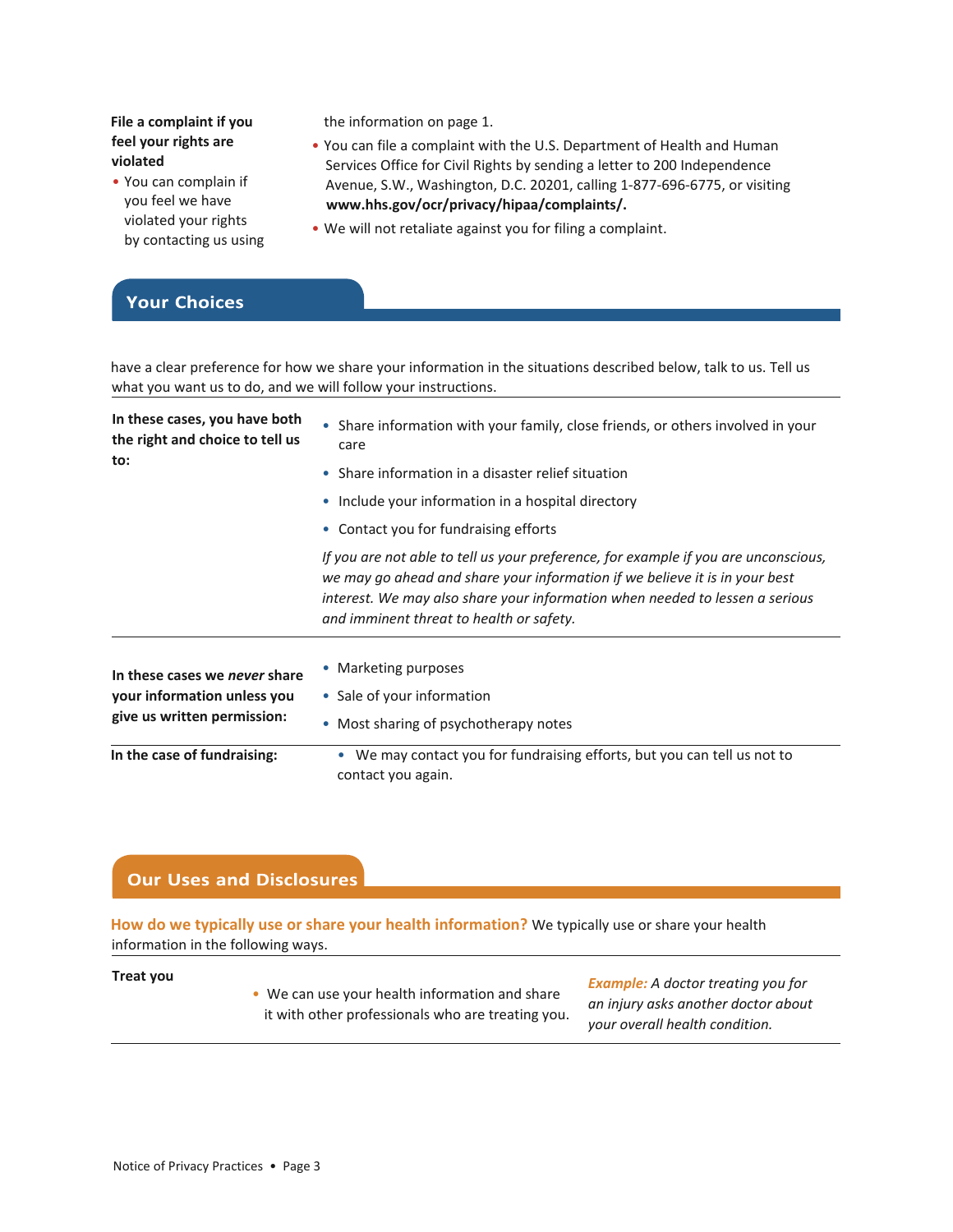| Run our organization          | • We can use and share your health information<br>to run our practice, improve your care, and<br>contact you when necessary.                                | <b>Example:</b> We use health information<br>about you to manage your treatment<br>and services. |
|-------------------------------|-------------------------------------------------------------------------------------------------------------------------------------------------------------|--------------------------------------------------------------------------------------------------|
| <b>Bill for your services</b> | • We can use and share your health information to <b>Example:</b> We give information about<br>bill and get payment from health plans or other<br>entities. | you to your health insurance plan so it<br>will pay for your services.                           |

*continued on next page*

**How else can we use or share your health information?** We are allowed or required to share your information in other ways – usually in ways that contribute to the public good, such as public health and research. We have to meet many conditions in the law before we can share your information for these purposes. For more information see: **[www.hhs.gov/ocr/privacy/hipaa/understanding/consumers/index.html.](http://www.hhs.gov/ocr/privacy/hipaa/understanding/consumers/index.html)**

| Help with public health and<br>safety issues                                        | . We can share health information about you for certain situations such as:<br>• Preventing disease<br>• Helping with product recalls<br>• Reporting adverse reactions to medications<br>• Reporting suspected abuse, neglect, or domestic violence<br>• Preventing or reducing a serious threat to anyone's health or safety                          |
|-------------------------------------------------------------------------------------|--------------------------------------------------------------------------------------------------------------------------------------------------------------------------------------------------------------------------------------------------------------------------------------------------------------------------------------------------------|
| Do research                                                                         | • We can use or share your information for health research.                                                                                                                                                                                                                                                                                            |
| Comply with the law                                                                 | • We will share information about you if state or federal laws require it,<br>including with the Department of Health and Human Services if it wants to see<br>that we're complying with federal privacy law.                                                                                                                                          |
| Respond to organ and tissue<br>donation requests                                    | • We can share health information about you with organ procurement<br>organizations.                                                                                                                                                                                                                                                                   |
| funeral director                                                                    | Work with a medical examiner or • We can share health information with a coroner, medical examiner, or funeral<br>director when an individual dies.                                                                                                                                                                                                    |
| Address workers' compensation,<br>law enforcement, and other<br>government requests | . We can use or share health information about you:<br>• For workers' compensation claims<br>• For law enforcement purposes or with a law enforcement official<br>. With health oversight agencies for activities authorized by law<br>• For special government functions such as military, national security, and<br>presidential protective services |